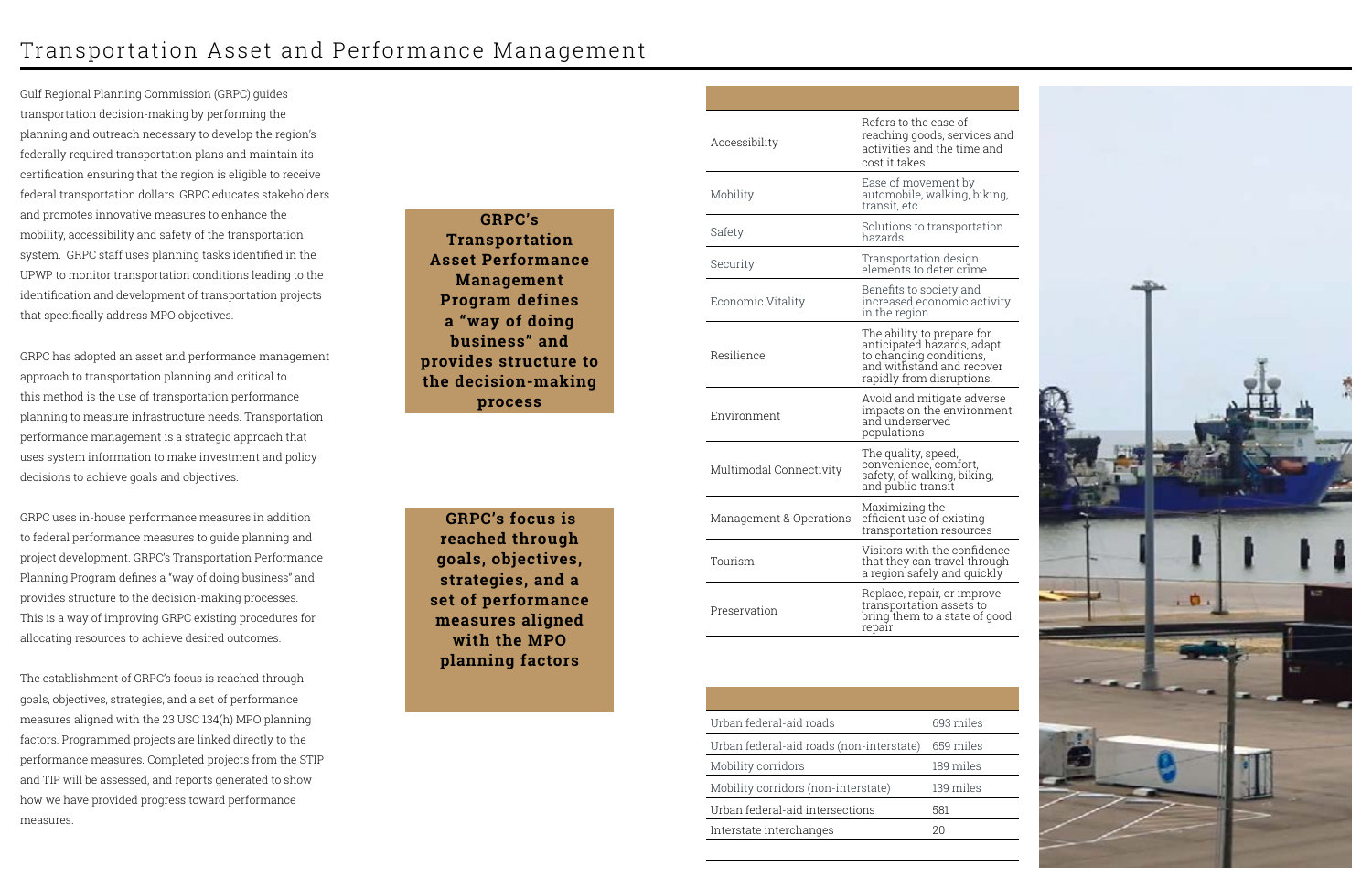

# Economic Vitality

Mobility & Accessibility



Reduce motor vehicle crash fatalities and serious injuries

Strategically enhance corridors for safety and context

Strategy

| Objective                                                                   |                      |
|-----------------------------------------------------------------------------|----------------------|
| Improve the transportation system to enhance economic competition           |                      |
| Improve the mobility of freight by truck, rail, and other modes             |                      |
| Strategy                                                                    |                      |
| Address freight bottlenecks and other impediments                           |                      |
| Provide access to developed and undeveloped areas (such as frontage roads)  |                      |
| Improve the quality of transportation for rural centers                     |                      |
| Performance Measure                                                         |                      |
| Number of impediments on freight connectors                                 |                      |
| % of freight corridors operating under congested conditions (LOS E)         |                      |
| Value of vehicle operating cost (VMT) and travel time (VHT) in the region   | Safety &<br>Security |
| <b>Truck Travel Time Reliability (TTTR) Index</b>                           |                      |
|                                                                             |                      |
|                                                                             |                      |
|                                                                             |                      |
|                                                                             |                      |
|                                                                             |                      |
|                                                                             |                      |
|                                                                             |                      |
| Objective                                                                   |                      |
| Improve mobility by reducing traffic congestion and delay                   |                      |
| Enhance regional connectivity                                               |                      |
| Strategy                                                                    |                      |
| Expand roadway capacity where needed                                        |                      |
| Strategically enhance corridors (reconstruction, medians, road diets, etc.) |                      |
| Provide critical linkages enabling more direct travel                       |                      |
| Give priority to projects on the National Highway System (NHS)              |                      |
| Performance Measure                                                         |                      |
| Miles of roads operating over capacity (LOS E)                              |                      |
| Vehicle Hours Traveled (VHT) and Vehicle Miles Traveled (VMT) in the region | System               |
| % person-miles traveled on the Interstate that are reliable                 | Preservatio          |
| % person-miles traveled on the non-Interstate NHS that are reliable         |                      |

Mitigate or eliminate safety concerns at high crash rate intersections

Improve decision-making and awareness with signage and pavement marking

Improve safety at railroad crossings

Install lighting on mobility corridors and interchanges

Improve conditions to prevent lane departures

Provide safety education

**Objective** 

Address aggressive driving in areas with high speeds

Mitigate or eliminate safety concerns on high crash rate road segments

Performance Measure

Number of serious injury and fatality crashes

% of railroad crossings with adequate signals and vertical crossing profile

Number of intersections with crash rate above 1.5 per 1,000,000 vehicles

% of non-interstate mobility corridors lighted Number of interstate interchanges lighted Number of rural lane departure crashes **Number of fatalities Rate of fatalities Number of serious injuries Rate of serious injuries Objective** Maintain transportation infrastructure in a good state of repair Strategy Prioritize pavement condition Prioritize bridge condition Performance Measure % of federal-aid roads with a good (<95) or acceptable (>95 to <170) IRI **% of NHS bridges by deck area in Good condition % of NHS bridges by deck area in Poor condition % of non-Interstate NHS pavements in Good condition** 

**% of non-Interstate NHS pavements in Poor condition**

**% of Interstate pavements in Good condition**

**% of Interstate pavements in Poor condition**

## Transportation Asset and Performance Management